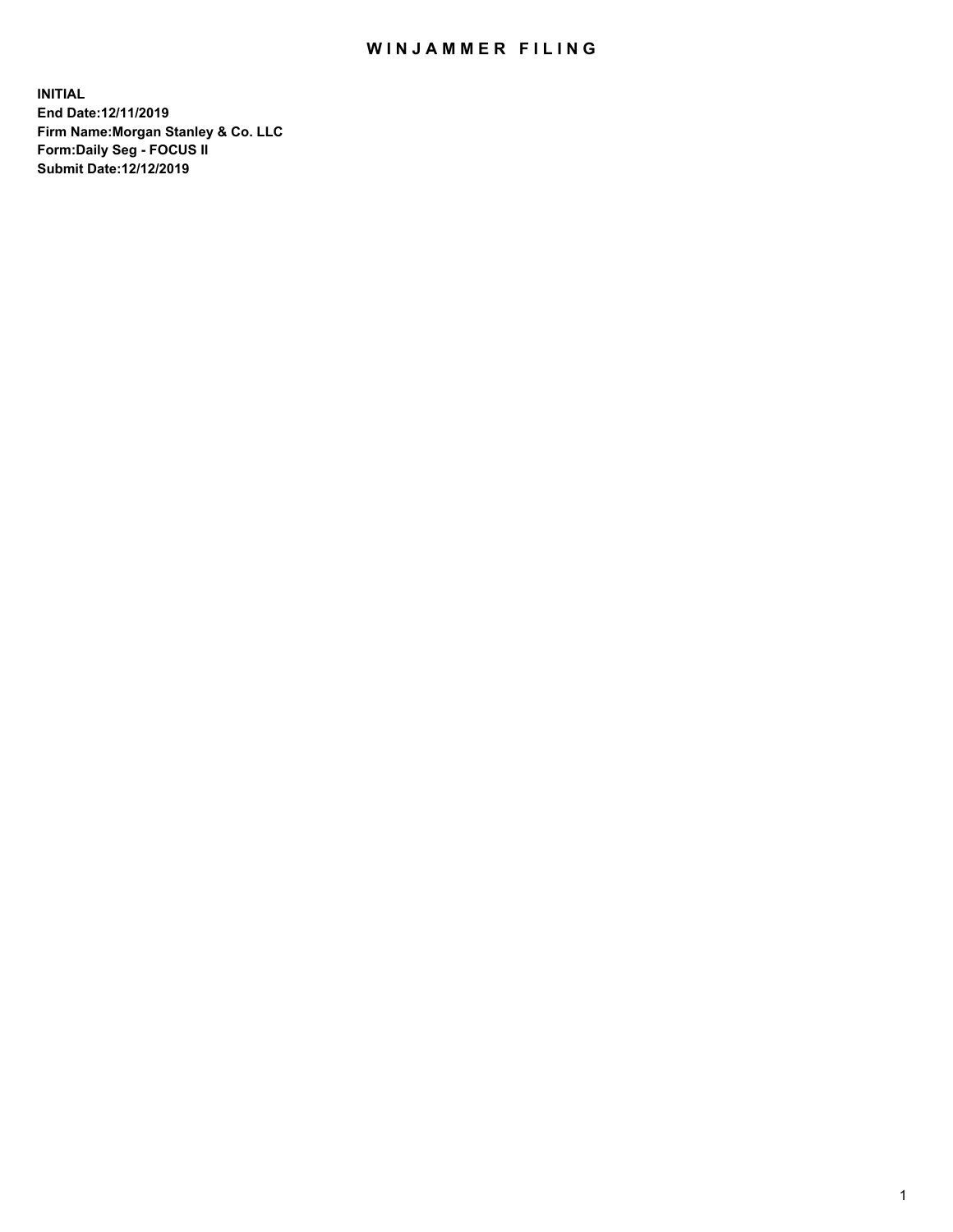**INITIAL End Date:12/11/2019 Firm Name:Morgan Stanley & Co. LLC Form:Daily Seg - FOCUS II Submit Date:12/12/2019 Daily Segregation - Cover Page**

| Name of Company                                                                   | Morgan Stanley & Co. LLC     |
|-----------------------------------------------------------------------------------|------------------------------|
| <b>Contact Name</b>                                                               | <b>Ikram Shah</b>            |
| <b>Contact Phone Number</b>                                                       | 212-276-0963                 |
| <b>Contact Email Address</b>                                                      | Ikram.shah@morganstanley.com |
| FCM's Customer Segregated Funds Residual Interest Target (choose one):            |                              |
| a. Minimum dollar amount: ; or                                                    | 235,000,000                  |
| b. Minimum percentage of customer segregated funds required:% ; or                | <u>0</u>                     |
| c. Dollar amount range between: and; or                                           | <u>00</u>                    |
| d. Percentage range of customer segregated funds required between:% and%.         | 0 <sub>0</sub>               |
| FCM's Customer Secured Amount Funds Residual Interest Target (choose one):        |                              |
| a. Minimum dollar amount: ; or                                                    | 140,000,000                  |
| b. Minimum percentage of customer secured funds required:%; or                    | <u>0</u>                     |
| c. Dollar amount range between: and; or                                           | <u>00</u>                    |
| d. Percentage range of customer secured funds required between:% and%.            | 00                           |
| FCM's Cleared Swaps Customer Collateral Residual Interest Target (choose one):    |                              |
| a. Minimum dollar amount: ; or                                                    | 92,000,000                   |
| b. Minimum percentage of cleared swaps customer collateral required:% ; or        | <u>0</u>                     |
| c. Dollar amount range between: and; or                                           | 0 Q                          |
| d. Percentage range of cleared swaps customer collateral required between:% and%. | 00                           |

Attach supporting documents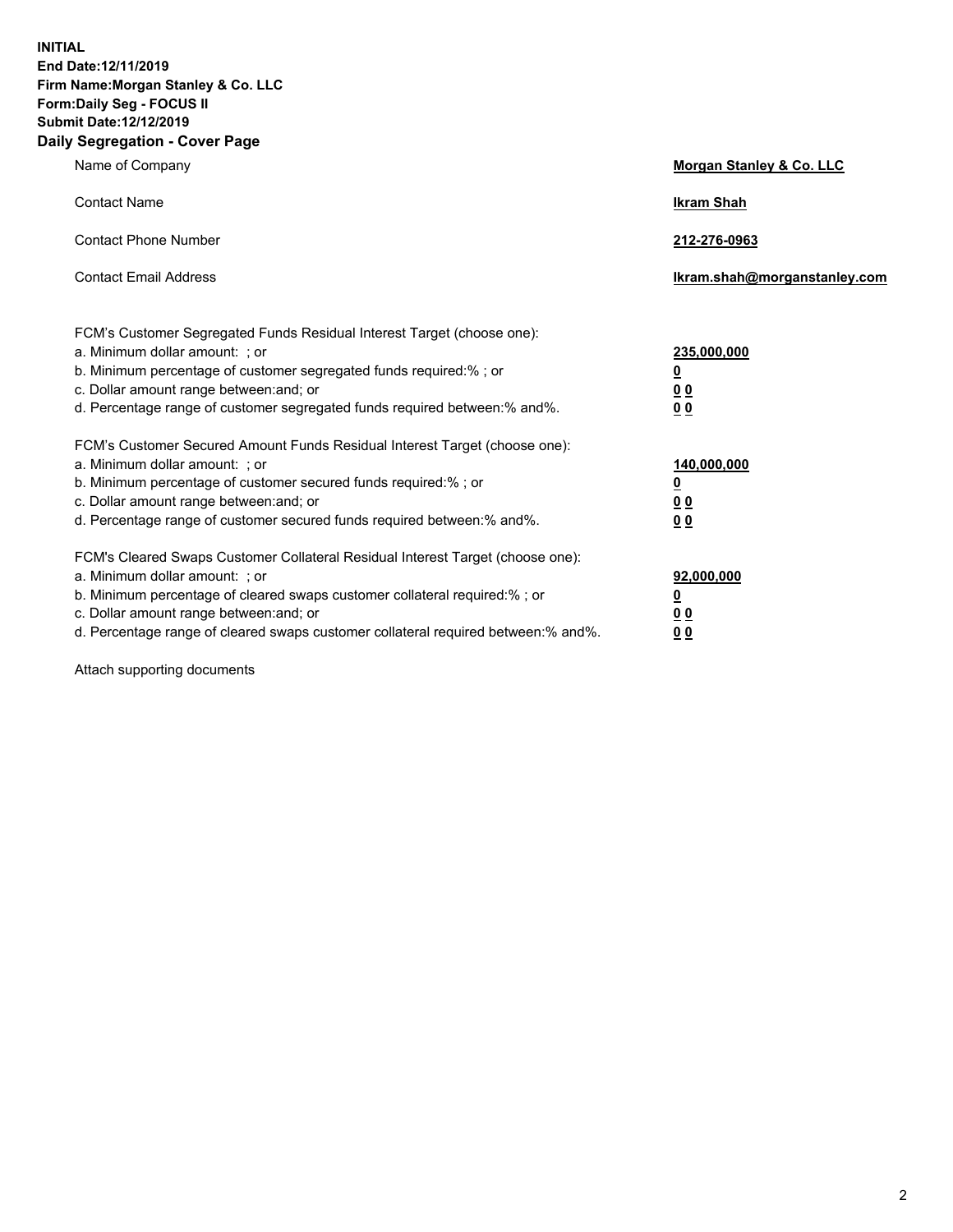## **INITIAL End Date:12/11/2019 Firm Name:Morgan Stanley & Co. LLC Form:Daily Seg - FOCUS II Submit Date:12/12/2019**

## **Daily Segregation - Secured Amounts**

|    | Foreign Futures and Foreign Options Secured Amounts                                                        |                                          |
|----|------------------------------------------------------------------------------------------------------------|------------------------------------------|
|    | Amount required to be set aside pursuant to law, rule or regulation of a foreign                           | $0$ [7305]                               |
| 1. | government or a rule of a self-regulatory organization authorized thereunder                               |                                          |
|    | Net ledger balance - Foreign Futures and Foreign Option Trading - All Customers<br>A. Cash                 |                                          |
|    | B. Securities (at market)                                                                                  | 2,929,715,173 [731<br>2,366,665,274 [731 |
| 2. | Net unrealized profit (loss) in open futures contracts traded on a foreign board of trade                  | 245,566,187 [7325]                       |
| 3. | Exchange traded options                                                                                    |                                          |
|    | a. Market value of open option contracts purchased on a foreign board of trade                             | 7,719,944 [7335]                         |
|    | b. Market value of open contracts granted (sold) on a foreign board of trade                               | $-9,819,403$ [7337]                      |
| 4. | Net equity (deficit) (add lines 1.2. and 3.)                                                               | 5,539,847,175 [734                       |
| 5. | Account liquidating to a deficit and account with a debit balances - gross amount                          | 109,182,018 [7351]                       |
|    | Less: amount offset by customer owned securities                                                           | -108,193,293 [7352                       |
| 6. | Amount required to be set aside as the secured amount - Net Liquidating Equity                             | 5,540,835,900 [735                       |
|    | Method (add lines 4 and 5)                                                                                 |                                          |
| 7. | Greater of amount required to be set aside pursuant to foreign jurisdiction (above) or line                | 5,540,835,900 [736                       |
|    | 6.                                                                                                         |                                          |
|    | FUNDS DEPOSITED IN SEPARATE REGULATION 30.7 ACCOUNTS                                                       |                                          |
| 1. | Cash in banks                                                                                              |                                          |
|    | A. Banks located in the United States                                                                      | 316,477,650 [7500]                       |
|    | B. Other banks qualified under Regulation 30.7                                                             | 600,906,234 [7520]                       |
|    |                                                                                                            | [7530]                                   |
| 2. | Securities                                                                                                 |                                          |
|    | A. In safekeeping with banks located in the United States                                                  | 310,486,034 [7540]                       |
|    | B. In safekeeping with other banks qualified under Regulation 30.7                                         | 0 [7560] 310,486,0:                      |
| 3. | Equities with registered futures commission merchants                                                      |                                          |
|    | A. Cash                                                                                                    | 7,836,596 [7580]                         |
|    | <b>B.</b> Securities                                                                                       | $0$ [7590]                               |
|    | C. Unrealized gain (loss) on open futures contracts                                                        | -447,655 <sup>[7600]</sup>               |
|    | D. Value of long option contracts                                                                          | $0$ [7610]                               |
| 4. | E. Value of short option contracts<br>Amounts held by clearing organizations of foreign boards of trade    | 0 [7615] 7,388,941                       |
|    | A. Cash                                                                                                    | $0$ [7640]                               |
|    | <b>B.</b> Securities                                                                                       | $0$ [7650]                               |
|    | C. Amount due to (from) clearing organization - daily variation                                            | $0$ [7660]                               |
|    | D. Value of long option contracts                                                                          | $0$ [7670]                               |
|    | E. Value of short option contracts                                                                         | 0 [7675] 0 [7680]                        |
| 5. | Amounts held by members of foreign boards of trade                                                         |                                          |
|    | A. Cash                                                                                                    | 2,197,248,385 [770                       |
|    | <b>B.</b> Securities                                                                                       | 2,056,179,240 [771                       |
|    | C. Unrealized gain (loss) on open futures contracts                                                        | 246,013,842 [7720]                       |
|    | D. Value of long option contracts                                                                          | 7,719,944 [7730]                         |
|    | E. Value of short option contracts                                                                         | -9,819,403 [7735] 4                      |
|    |                                                                                                            | $[7740]$                                 |
| 6. | Amounts with other depositories designated by a foreign board of trade                                     | $0$ [7760]                               |
| 7. | Segregated funds on hand                                                                                   | $0$ [7765]                               |
| 8. | Total funds in separate section 30.7 accounts                                                              | 5,732,600,867 [777                       |
| 9. | Excess (deficiency) Set Aside for Secured Amount (subtract line 7 Secured Statement<br>Page 1 from Line 8) | 191,764,967 [7380]                       |

- 10. Management Target Amount for Excess funds in separate section 30.7 accounts **140,000,000** [7780]
- 11. Excess (deficiency) funds in separate 30.7 accounts over (under) Management Target **51,764,967** [7785]

 A. Cash **2,929,715,173** [7315] **65,274** [7317]

47,175 [7345] Less: amount offset by customer owned securities **-108,193,293** [7352] **988,725** [7354] **35,900** [7355]

## **35,900** [7360]

<sup>7</sup>,650 [7500] B. Other banks qualified under Regulation 30.7 **600,906,234** [7520] **917,383,884**

B. [7570] 310,486,034 [7570]

E. Value of short option contracts **0** [7615] **7,388,941** [7620]

 A. Cash **2,197,248,385** [7700] **79,240** [7710] **0. 242** [7720] E. Value of short option contracts **-9,819,403** [7735] **4,497,342,008** 00,867 [7770] **1,967** [7380]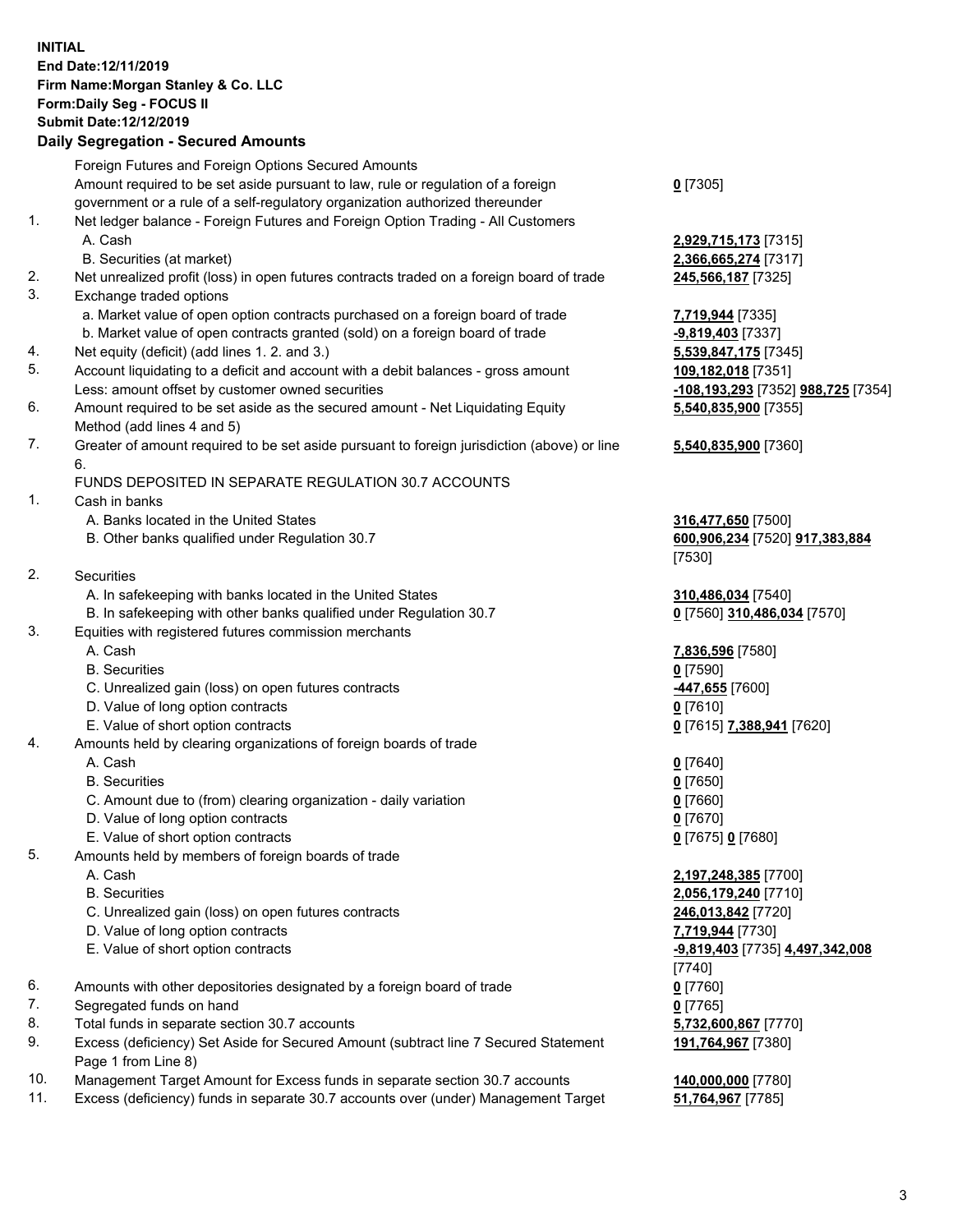|     | <b>INITIAL</b><br>End Date: 12/11/2019                                              |                                    |
|-----|-------------------------------------------------------------------------------------|------------------------------------|
|     | Firm Name: Morgan Stanley & Co. LLC                                                 |                                    |
|     | Form: Daily Seg - FOCUS II                                                          |                                    |
|     | Submit Date: 12/12/2019                                                             |                                    |
|     | Daily Segregation - Segregation Statement                                           |                                    |
|     | SEGREGATION REQUIREMENTS(Section 4d(2) of the CEAct)                                |                                    |
| 1.  | Net ledger balance                                                                  |                                    |
|     | A. Cash                                                                             | 9,293,259,740 [7010]               |
|     | B. Securities (at market)                                                           | 6,189,965,260 [7020]               |
| 2.  | Net unrealized profit (loss) in open futures contracts traded on a contract market  | 1,511,869,512 [7030]               |
| 3.  | Exchange traded options                                                             |                                    |
|     | A. Add market value of open option contracts purchased on a contract market         | 343,780,004 [7032]                 |
|     | B. Deduct market value of open option contracts granted (sold) on a contract market | -270,958,120 [7033]                |
| 4.  | Net equity (deficit) (add lines 1, 2 and 3)                                         | 17,067,916,396 [7040]              |
| 5.  | Accounts liquidating to a deficit and accounts with                                 |                                    |
|     | debit balances - gross amount                                                       | 117,297,351 [7045]                 |
|     | Less: amount offset by customer securities                                          | -116,594,454 [7047] 702,897 [7050] |
| 6.  | Amount required to be segregated (add lines 4 and 5)                                | 17,068,619,293 [7060]              |
|     | FUNDS IN SEGREGATED ACCOUNTS                                                        |                                    |
| 7.  | Deposited in segregated funds bank accounts                                         |                                    |
|     | A. Cash                                                                             | 4,001,398,788 [7070]               |
|     | B. Securities representing investments of customers' funds (at market)              | $0$ [7080]                         |
|     | C. Securities held for particular customers or option customers in lieu of cash (at | 811,554,887 [7090]                 |
|     | market)                                                                             |                                    |
| 8.  | Margins on deposit with derivatives clearing organizations of contract markets      |                                    |
|     | A. Cash                                                                             | 6,666,285,256 [7100]               |
|     | B. Securities representing investments of customers' funds (at market)              | $0$ [7110]                         |
|     | C. Securities held for particular customers or option customers in lieu of cash (at | 5,378,410,373 [7120]               |
|     | market)                                                                             |                                    |
| 9.  | Net settlement from (to) derivatives clearing organizations of contract markets     | 414,965,339 [7130]                 |
| 10. | Exchange traded options                                                             |                                    |
|     | A. Value of open long option contracts                                              | 343,780,004 [7132]                 |
|     | B. Value of open short option contracts                                             | -270,958,120 [7133]                |
| 11. | Net equities with other FCMs                                                        |                                    |
|     | A. Net liquidating equity                                                           | 10,831,677 [7140]                  |
|     | B. Securities representing investments of customers' funds (at market)              | 0 [7160]                           |
|     | C. Securities held for particular customers or option customers in lieu of cash (at | $0$ [7170]                         |
|     | market)                                                                             |                                    |
| 12. | Segregated funds on hand                                                            | $0$ [7150]                         |
| 13. | Total amount in segregation (add lines 7 through 12)                                | 17,356,268,204 [7180]              |
| 14. | Excess (deficiency) funds in segregation (subtract line 6 from line 13)             | 287,648,911 [7190]                 |
| 15. | Management Target Amount for Excess funds in segregation                            | 235,000,000 [7194]                 |
| 16. | Excess (deficiency) funds in segregation over (under) Management Target Amount      | 52,648,911 [7198]                  |

16. Excess (deficiency) funds in segregation over (under) Management Target Amount Excess